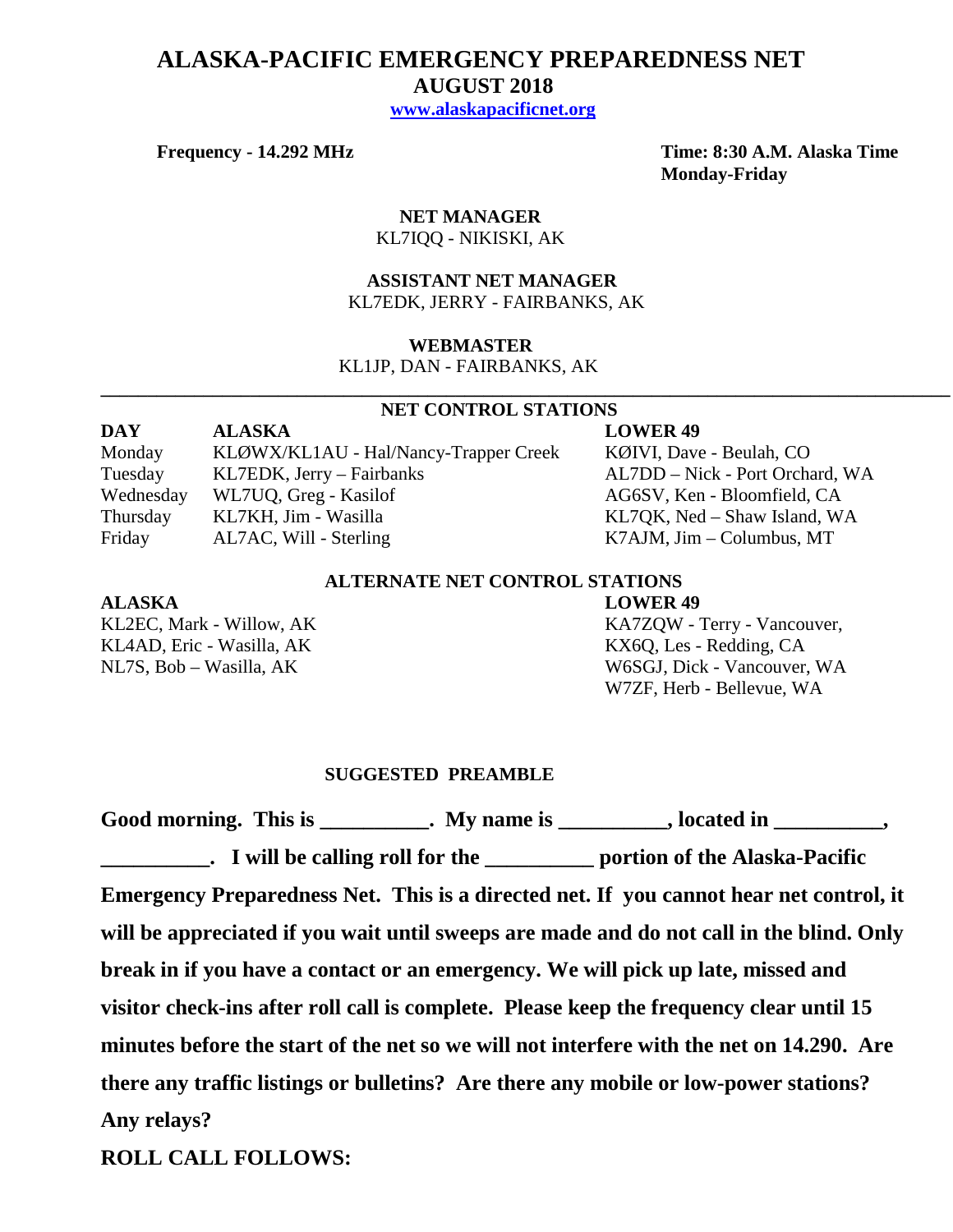| LOWER 49 - AUGUST 2018 |         | <b>DATE</b>         | <b>DATE</b> | <b>DATE</b> | <b>DATE</b> | <b>DATE</b> | <b>DATE</b> |  |
|------------------------|---------|---------------------|-------------|-------------|-------------|-------------|-------------|--|
| KJ6LJK                 | Richard | Angels Camp, CA     |             |             |             |             |             |  |
| N6TEZ                  | AI      | Anza, CA            |             |             |             |             |             |  |
| KL7HM                  | Hugh    | Apache Junction, AZ |             |             |             |             |             |  |
| N7GK                   | Gary    | Ashland, OR         |             |             |             |             |             |  |
| W7ZF                   | Herb    | Bellevue, WA        |             |             |             |             |             |  |
| KØIVI                  | Dave    | Beulah, CO          |             |             |             |             |             |  |
| AG6SV                  | Ken     | Bloomfield, CA      |             |             |             |             |             |  |
| N7JQ                   | Rollo   | Burley, WA          |             |             |             |             |             |  |
| K7AJM                  | Jim     | Columbus, MT        |             |             |             |             |             |  |
| K7OOS                  | Harold  | Coos Bay, OR        |             |             |             |             |             |  |
| W7BBA                  | Jim     | Cottage Grove, OR   |             |             |             |             |             |  |
| W7RMH                  | Rick    | Everett, WA         |             |             |             |             |             |  |
| W7ADB                  | John    | Federal Way, WA     |             |             |             |             |             |  |
| KA6WAG                 | Robert  | Florence, OR        |             |             |             |             |             |  |
| K7LWF                  | Lyman   | Gig Harbor, WA      |             |             |             |             |             |  |
| AB7LH                  | Gene    | Grape View, WA      |             |             |             |             |             |  |
| KH6RC                  | Randy   | Hawaii              |             |             |             |             |             |  |
| <b>AL1R</b>            | Jim     | Indianola, WA       |             |             |             |             |             |  |
| W7ISP                  | Mike    | Ione, WA            |             |             |             |             |             |  |
| W7DRT                  | Don     | Longbranch, WA      |             |             |             |             |             |  |
| WA9STI                 | Scott   | Los Angeles, CA     |             |             |             |             |             |  |
| N6DOM                  | Carl    | Oceanside, CA       |             |             |             |             |             |  |
| AL7KV                  | Phil    | Olympia, WA         |             |             |             |             |             |  |

 $\lambda$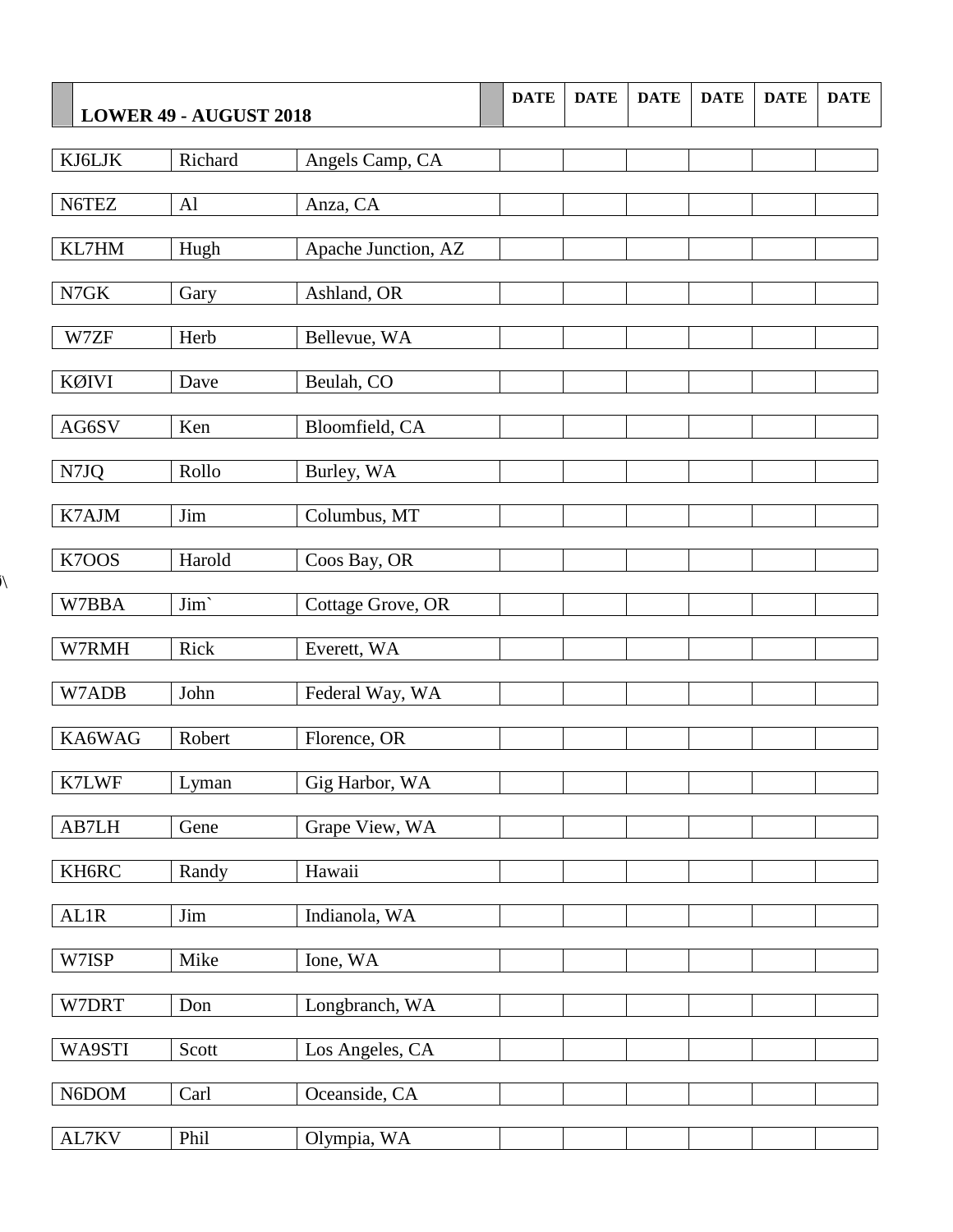| VE7OFA           | Robert     | 100 Mile House, BC |  |  |  |
|------------------|------------|--------------------|--|--|--|
| <b>KDØSQC</b>    | Tony       | Parker, CO         |  |  |  |
| KF7RCO           | Roeland    | Phoenix, AZ        |  |  |  |
| K6YBV            | <b>Bob</b> | Placerville, CA    |  |  |  |
| N7ILZ            | Vern       | Portland, OR       |  |  |  |
| W7BKO            | Bernie     | Portland, OR       |  |  |  |
|                  |            |                    |  |  |  |
| $\text{AL7DD}{}$ | Nick       | Port Orchard, WA   |  |  |  |
| <b>KB7PYF</b>    | Charlie    | Poulsbo, WA        |  |  |  |
| <b>NØRYK</b>     | Jack       | Prineville, OR     |  |  |  |
| KX6Q             | Les        | Redding, CA        |  |  |  |
| N7BRU            | <b>Bru</b> | Reno, NV           |  |  |  |
| VE7RQ            | Tom        | Richmond, BC       |  |  |  |
| AL7Y             | Scott      | Ruger Ranch, AZ    |  |  |  |
|                  |            |                    |  |  |  |
| K7GU             | Karl       | Santa, ID          |  |  |  |
| K7SK             | Steve      | Seattle, WA        |  |  |  |
| KI7SJC           | Gil        | Seattle, WA        |  |  |  |
| KM6CPU           | Gary       | Sebastopol, CA     |  |  |  |
| KL7QK            | Ned        | Shaw Island, WA    |  |  |  |
| N6TCO            | Joe        | Spokane, WA        |  |  |  |
| WJ7FN            | Frank      | Star, ID           |  |  |  |
|                  |            |                    |  |  |  |
| AK7YT            | Glenn      | Stockton, CA       |  |  |  |
| WA6PWP           | Bill       | Stockton, CA       |  |  |  |
| $\text{KL7LL}$   | John       | Valley, WA         |  |  |  |
| KA7ZQW           | Terry      | Vancouver, WA      |  |  |  |
| W6SGJ            | Dick       | Vancouver, WA      |  |  |  |
| W9JDW            | Jim        | Washington, IN     |  |  |  |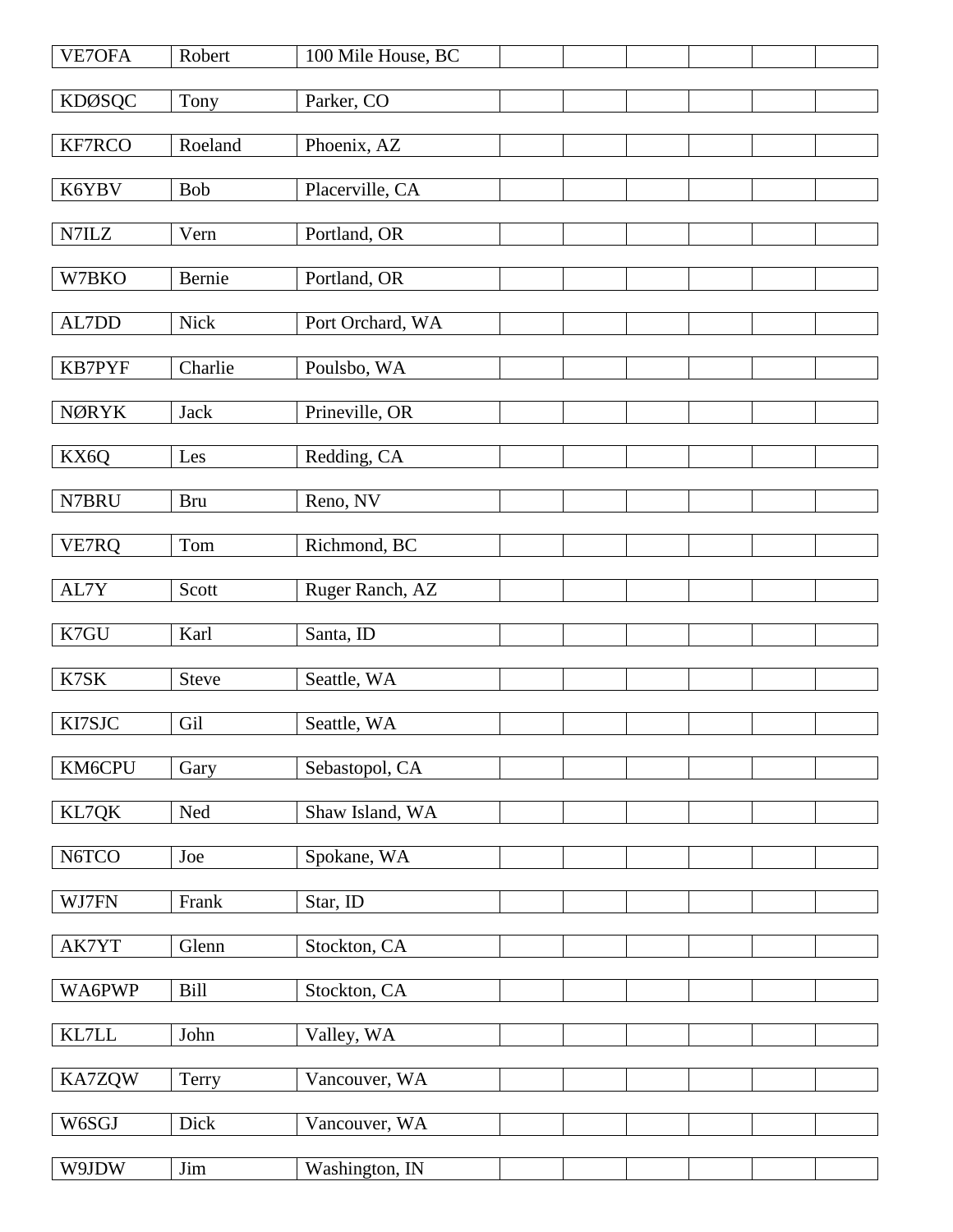| W7UMX                                | <b>MARS</b> | Whidbey Island, WA          |  |  |  |  |  |
|--------------------------------------|-------------|-----------------------------|--|--|--|--|--|
|                                      |             |                             |  |  |  |  |  |
| <b>AEØLE</b>                         | <b>JR</b>   | Wray, CO                    |  |  |  |  |  |
|                                      |             |                             |  |  |  |  |  |
| AL7D                                 | Dave        | Yuma, AZ                    |  |  |  |  |  |
|                                      |             |                             |  |  |  |  |  |
|                                      |             | <b>SOUTH-49 TOTAL</b>       |  |  |  |  |  |
|                                      |             |                             |  |  |  |  |  |
| TOTAL CHECK-INS (INCLUDING VISITORS) |             |                             |  |  |  |  |  |
|                                      |             |                             |  |  |  |  |  |
|                                      |             | <b>TOTAL FORMAL TRAFFIC</b> |  |  |  |  |  |

|                | VISITORS - AUGUST 2018 - LOWER 49 |                 | <b>DATE</b> | <b>DATE</b> | <b>DATE</b> | <b>DATE</b> | <b>DATE</b> | <b>DATE</b> |
|----------------|-----------------------------------|-----------------|-------------|-------------|-------------|-------------|-------------|-------------|
| <b>STATION</b> | <b>NAME</b>                       | <b>LOCATION</b> |             |             |             |             |             |             |
|                |                                   |                 |             |             |             |             |             |             |
|                |                                   |                 |             |             |             |             |             |             |
|                |                                   |                 |             |             |             |             |             |             |
|                |                                   |                 |             |             |             |             |             |             |
|                |                                   |                 |             |             |             |             |             |             |
|                |                                   |                 |             |             |             |             |             |             |
|                |                                   |                 |             |             |             |             |             |             |
|                |                                   |                 |             |             |             |             |             |             |
|                |                                   |                 |             |             |             |             |             |             |
|                |                                   |                 |             |             |             |             |             |             |
|                |                                   |                 |             |             |             |             |             |             |
|                |                                   |                 |             |             |             |             |             |             |
|                |                                   |                 |             |             |             |             |             |             |
|                |                                   |                 |             |             |             |             |             |             |
|                |                                   |                 |             |             |             |             |             |             |
|                |                                   |                 |             |             |             |             |             |             |
|                |                                   |                 |             |             |             |             |             |             |
|                |                                   |                 |             |             |             |             |             |             |
|                |                                   |                 |             |             |             |             |             |             |
|                |                                   |                 |             |             |             |             |             |             |
|                |                                   |                 |             |             |             |             |             |             |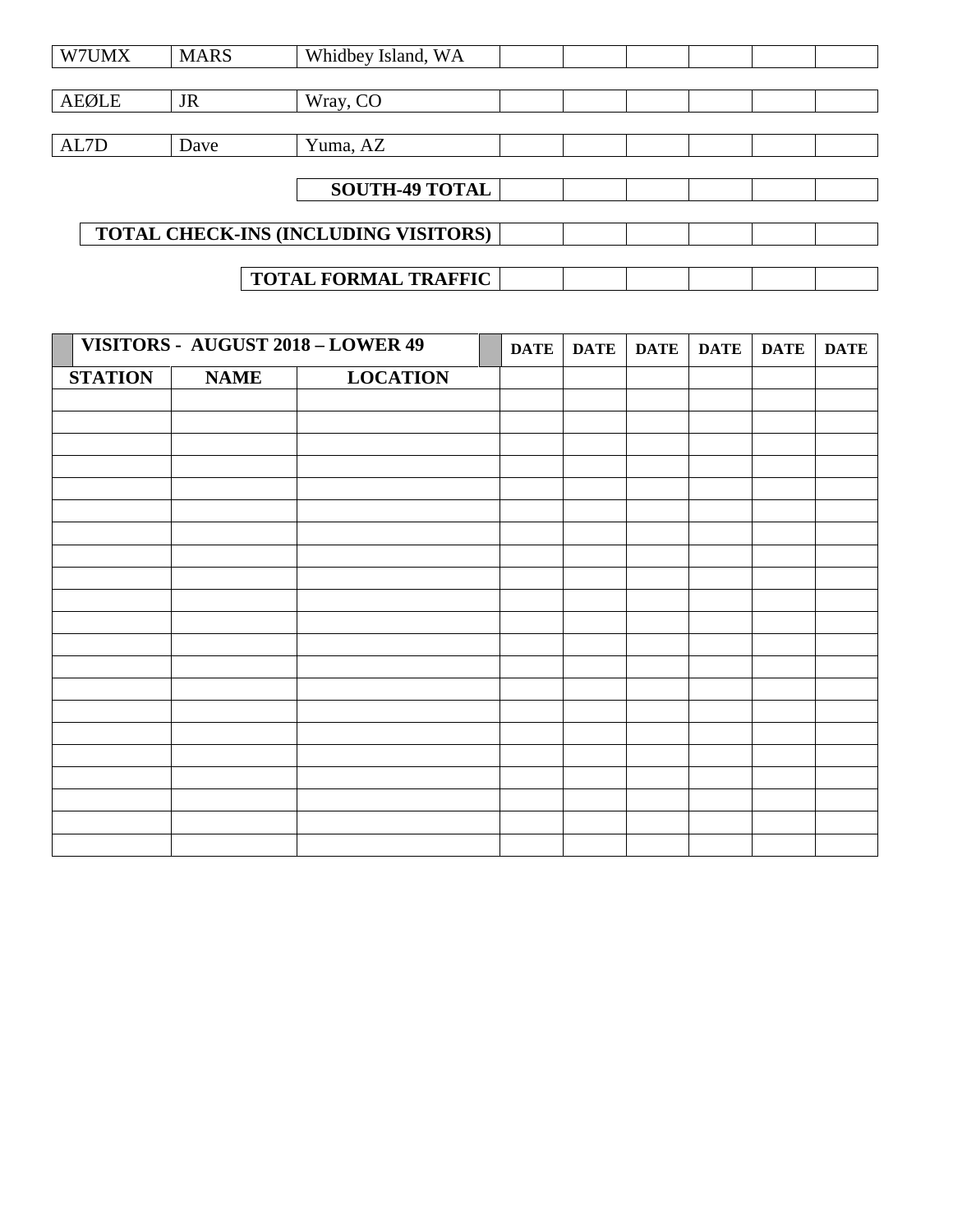| <b>ALASKA - AUGUST 2018</b> |              |                     | <b>DATE</b> | <b>DATE</b> | <b>DATE</b> | <b>DATE</b> | <b>DATE</b> | <b>DATE</b> |
|-----------------------------|--------------|---------------------|-------------|-------------|-------------|-------------|-------------|-------------|
| <b>STATION</b>              | <b>NAME</b>  | <b>LOCATION</b>     |             |             |             |             |             |             |
|                             |              |                     |             |             |             |             |             |             |
| KL7EV                       | Greg         | Anchorage, AK       |             |             |             |             |             |             |
|                             |              |                     |             |             |             |             |             |             |
| KL7ICB                      | John         | Anchorage, AK       |             |             |             |             |             |             |
| KL7QZ                       | John         | Anchorage, AK       |             |             |             |             |             |             |
|                             |              |                     |             |             |             |             |             |             |
| KL7YK                       | Ron          | Anchorage, AK       |             |             |             |             |             |             |
|                             |              |                     |             |             |             |             |             |             |
| KL2EC                       | Mark         | Caswell Lakes, AK   |             |             |             |             |             |             |
| KL2GS                       | Mac          | Central, AK         |             |             |             |             |             |             |
|                             |              |                     |             |             |             |             |             |             |
| <b>ALØU</b>                 | Art          | Council, AK         |             |             |             |             |             |             |
|                             |              |                     |             |             |             |             |             |             |
| <b>KLØHI</b>                | Claudia      | Council, AK         |             |             |             |             |             |             |
|                             |              |                     |             |             |             |             |             |             |
| WL7AK                       | Larry        | Eagle River, AK     |             |             |             |             |             |             |
| VE6NL                       | Neal         | Empress, AB         |             |             |             |             |             |             |
|                             |              |                     |             |             |             |             |             |             |
| AL7AQ                       | <b>Bruce</b> | Excursion Inlet, AK |             |             |             |             |             |             |
| KL7WJ                       | Debbie       | Excursion Inlet, AK |             |             |             |             |             |             |
| KL3DO                       | Eric         | Fairbanks, AK       |             |             |             |             |             |             |
|                             |              |                     |             |             |             |             |             |             |
| KL7EBF                      | <b>Bob</b>   | Fairbanks, AK       |             |             |             |             |             |             |
|                             |              |                     |             |             |             |             |             |             |
| <b>KL7EDK</b>               | Jerry        | Fairbanks, AK       |             |             |             |             |             |             |
|                             |              |                     |             |             |             |             |             |             |
| <b>KL7FQQ</b>               | Rose         | Fairbanks, AK       |             |             |             |             |             |             |
| WL7GX                       | Jerry        | Fairbanks, AK       |             |             |             |             |             |             |
|                             |              |                     |             |             |             |             |             |             |
| KL2PM                       | Rick         | Glacier View, AK    |             |             |             |             |             |             |
|                             |              |                     |             |             |             |             |             |             |
| KL2UH                       | Ernie        | Gustavus, AK        |             |             |             |             |             |             |
| KL7YXF                      | Lynn         | Haines, AK          |             |             |             |             |             |             |
|                             |              |                     |             |             |             |             |             |             |
| AL7L                        | Pat          | Juneau, AK          |             |             |             |             |             |             |
| KL7JJB                      | Delores      | Juneau, AK          |             |             |             |             |             |             |
|                             |              |                     |             |             |             |             |             |             |
| AL7V                        | Sam          | Juneau, AK          |             |             |             |             |             |             |
|                             |              |                     |             |             |             |             |             |             |
| <b>KLØQZ</b>                | Glenn        | Juneau, AK          |             |             |             |             |             |             |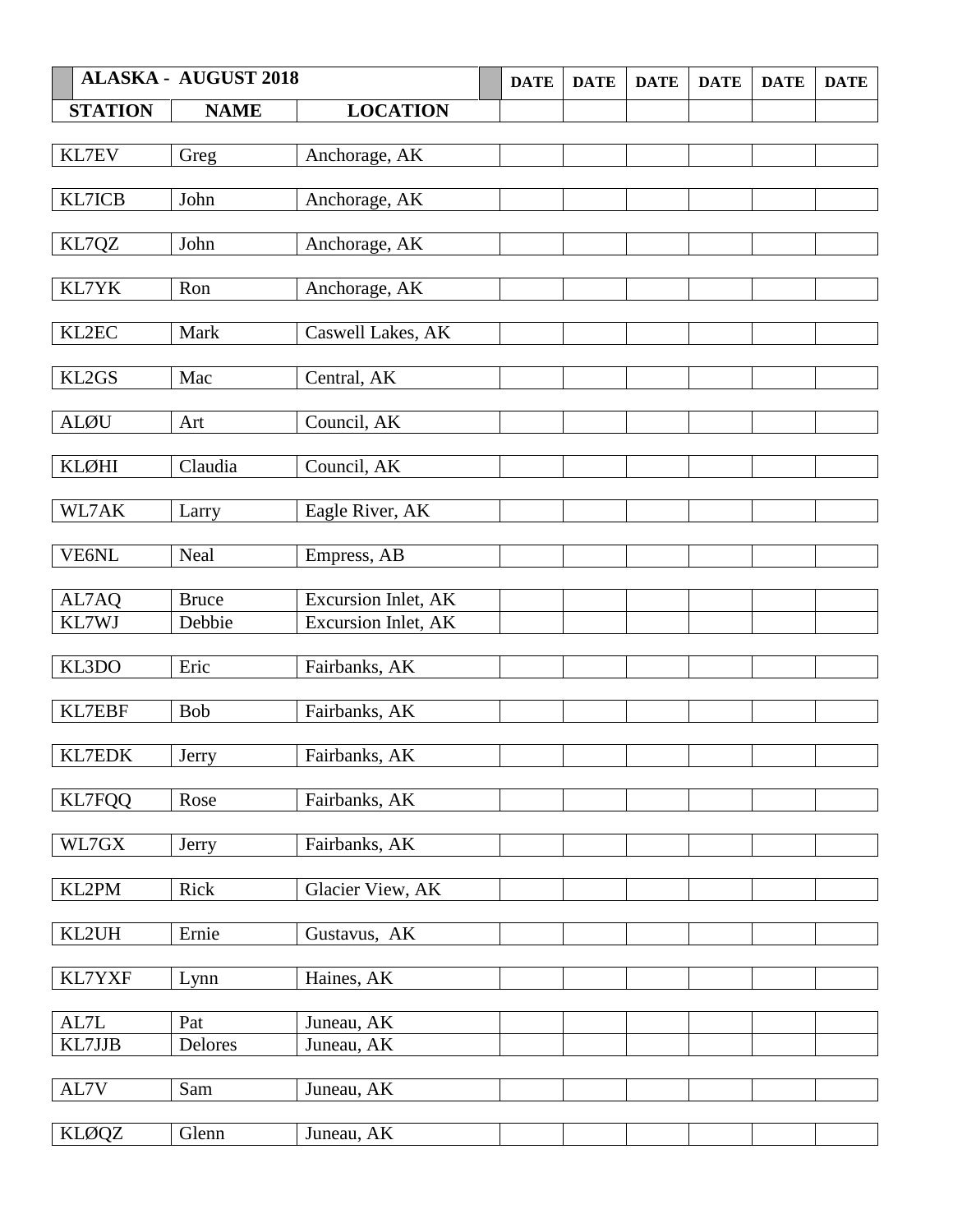| KL7HFI        | Jerry         | Juneau, AK               |  |  |  |
|---------------|---------------|--------------------------|--|--|--|
| KL7 IWC       | Larry         | Juneau, AK               |  |  |  |
|               |               |                          |  |  |  |
| KL7IYD        | Jim           | Juneau, AK               |  |  |  |
| NL3A          | <b>Bill</b>   | Juneau, AK               |  |  |  |
|               |               |                          |  |  |  |
| WL7BKA        | Dave          | Juneau, AK               |  |  |  |
|               |               |                          |  |  |  |
| WL7UQ         | Greg          | Kasilof, AK              |  |  |  |
| WL7UR         | Karen         | Kasilof, AK              |  |  |  |
|               |               |                          |  |  |  |
| <b>KL4CA</b>  | Saunya        | Ketchikan, AK            |  |  |  |
| <b>KL4CB</b>  | Allen         | Ketchikan, AK            |  |  |  |
|               |               |                          |  |  |  |
| KL7GIH        | Chris         | Ketchikan, AK            |  |  |  |
|               |               |                          |  |  |  |
| KL7NC         | <b>Bob</b>    | Ketchikan, AK            |  |  |  |
|               |               |                          |  |  |  |
| NL7LL         | Gary          | Ketchikan, AK            |  |  |  |
|               |               |                          |  |  |  |
| WL7AUV        | Leroy         | Ketchikan, AK            |  |  |  |
|               |               |                          |  |  |  |
| AL7LW         | Larry         | Nikiski, AK              |  |  |  |
| AL7LX         | <b>Brenda</b> | Nikiski, AK              |  |  |  |
| KL7IQQ        | Larry         | Nikiski, AK              |  |  |  |
|               |               |                          |  |  |  |
| KL7JHR        | Dennis        | Ninilchik, AK            |  |  |  |
| KL7KL         | Martha        | Ninilchik, AK            |  |  |  |
|               |               |                          |  |  |  |
| <b>NØSUB</b>  | Don           | Montana Creek, AK        |  |  |  |
|               |               |                          |  |  |  |
| KL7JFT        | Don           | Palmer, AK               |  |  |  |
| KL2FA         | Carol         | Palmer, AK               |  |  |  |
|               |               |                          |  |  |  |
| N7FXX         | Claude        | Palmer, AK               |  |  |  |
|               |               |                          |  |  |  |
| <b>KE7FXM</b> | Jimmy         | Prince of Wales Isl., AK |  |  |  |
|               |               |                          |  |  |  |
| AL6G          | Mike          | Sitka, AK                |  |  |  |
|               |               |                          |  |  |  |
| KL7AN         | Van           | Soldotna, AK             |  |  |  |
|               |               |                          |  |  |  |
| <b>WA1FVJ</b> | Ed            | Soldotna, AK             |  |  |  |
|               |               |                          |  |  |  |
| <b>WWØTT</b>  | Don           | Soldotna, AK             |  |  |  |
|               |               |                          |  |  |  |
| <b>KLØBK</b>  | Tom           | Sourdough, AK            |  |  |  |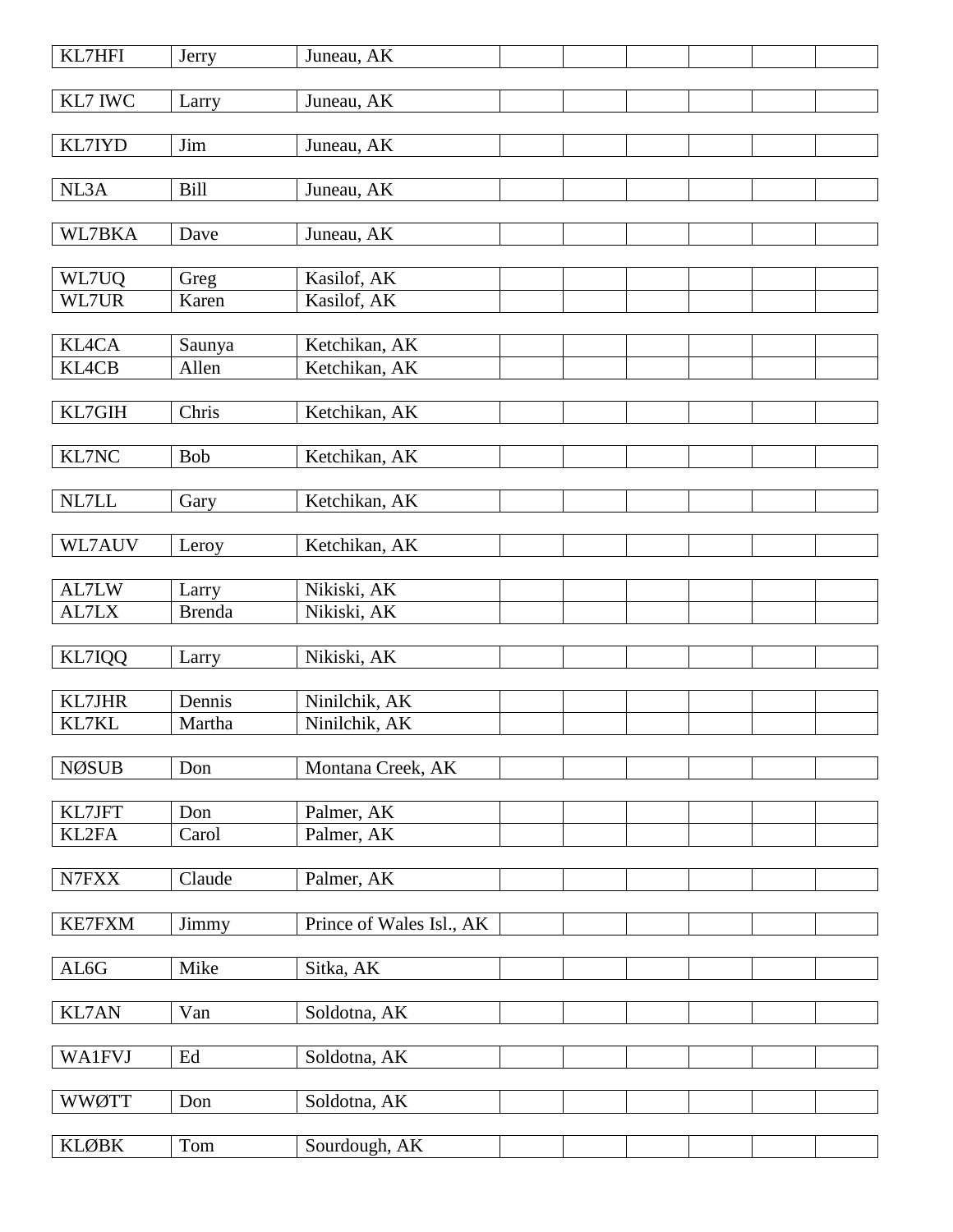| AL7AC                        | Will                  | Sterling, AK                         |  |  |
|------------------------------|-----------------------|--------------------------------------|--|--|
| KL3CV                        | Tim                   | Sterling, AK                         |  |  |
|                              |                       |                                      |  |  |
| WL7UP                        | Ward                  | Sterling, AK                         |  |  |
|                              |                       |                                      |  |  |
| <b>KL1KG</b>                 | Dave                  | Tok, AK                              |  |  |
| KL7ST                        | Stanton               | Tok, AK                              |  |  |
|                              |                       |                                      |  |  |
| <b>KLØWX</b>                 | Hal                   | Trapper Creek, AK                    |  |  |
| <b>KL1AU</b>                 | Nancy                 | Trapper Creek, AK                    |  |  |
|                              |                       |                                      |  |  |
| KL1IO                        | Jim                   | Valdez, AK                           |  |  |
|                              |                       |                                      |  |  |
| <b>KL1VQ</b><br><b>KL2NK</b> | <b>Bob</b>            | Wasilla, AK                          |  |  |
|                              | Tena                  | Wasilla, AK                          |  |  |
| <b>KL4AD</b>                 | Eric                  | Wasilla, AK                          |  |  |
|                              |                       |                                      |  |  |
| <b>KL7ILA</b>                | Mike                  | Wasilla, AK                          |  |  |
| <b>KL7IRE</b>                | Zanna                 | Wasilla, AK                          |  |  |
|                              |                       |                                      |  |  |
| KL7KH                        | $\mathop{\text{Jim}}$ | Wasilla, AK                          |  |  |
| NL7S                         | <b>Bob</b>            | Wasilla, AK                          |  |  |
|                              |                       |                                      |  |  |
| WL7CPB                       | <b>Nick</b>           | Wasilla, AK                          |  |  |
|                              |                       |                                      |  |  |
| N7MVR                        | Paul                  | Willow, AK                           |  |  |
|                              |                       |                                      |  |  |
| <b>KL7HRN</b>                | Ed                    | Wolf Lake, AK                        |  |  |
|                              |                       |                                      |  |  |
| NL7QT                        | Don                   | Wrangell, AK                         |  |  |
| <b>KLØVW</b>                 | Bonnie                | Wrangell, AK                         |  |  |
|                              |                       | <b>ALASKA TOTAL</b>                  |  |  |
|                              |                       |                                      |  |  |
|                              |                       | TOTAL CHECK-INS (INCLUDING VISITORS) |  |  |
|                              |                       |                                      |  |  |
|                              |                       | <b>TOTAL FORMAL TRAFFIC</b>          |  |  |